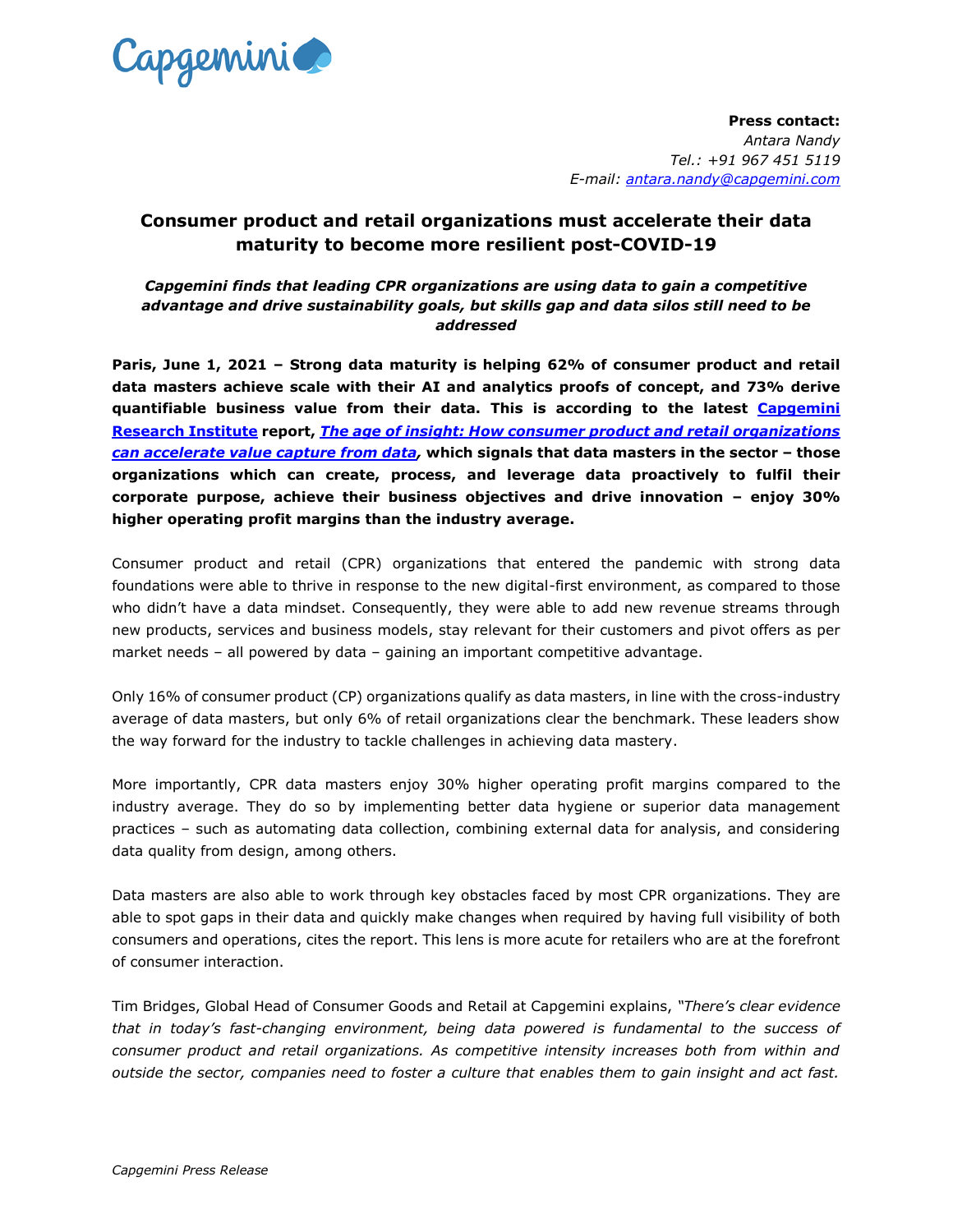

*CPR organizations need to modernize their data platforms, strengthen trust, and empower data-driven decision making to progress towards data mastery and drive sustainable competitive edge."*

# **Enhancing sustainability initiatives through data**

Leading CPR organizations are using data and analytics to implement circular economy business models as 79% of consumers pivot<sup>1</sup> services. A further 77% of organizations revealed that sustainability approaches increased consumer loyalty and 63% said it led to increased revenues.

The report highlights data and analytics as pivotal sustainability enablers. Close to half of the organizations (47%) surveyed by the Capgemini Research Institute are investing in AI, machine learning, and Industrial Internet of Things (IIoT) sensors to drive their sustainability goals.

Benjamin Alleau, Group Sustainability Offer Lead, BusinessTechnology Practice, Capgemini Invent said, **"***It's not enough to simply react to change; consumer product and retail organizations need to sense changes in consumer behavior before they emerge as trends. This is particularly relevant when it comes to sustainability. We're seeing data masters optimize their data insights to challenge traditional ways of working in favor of circular economy business models – from supply chains and logistics to manufacturing and product lifecycle."*

## **Overcoming data obstacles to become future-ready**

The report reveals a variety of challenges standing in the way of CPR organizations on the road to data mastery. The most prevalent include data silos, a skills shortage, and a lack of trust.

Functionality and integration were found to be the most critical obstacles, with most CPR organizations (57%) stating they are still trying to work around legacy systems that innately prevent the use of automation and AI.

CPR companies trail behind other sectors in data-powered decision making. They are 31% less likely to use data in their decision making when compared with banking businesses, and over 10% less likely compared with life sciences and healthcare organizations.

For CPR organizations looking to unlock business value from their data, the report recommends four focus areas:

- 1. Foster a data-powered culture and empower teams with data at the point of need.
- 2. Modernize the data platform for faster implementation of insights.
- 3. Strengthen trust in data with right data governance and data ethics.
- 4. Plug into external data ecosystems to enable new business models and deeply understand consumers and operations.

#### **Report methodology**

This report by Capgemini Research Institute studied over 200 CPR organizations, exploring their data maturity, practices, and behaviors. It complements last year's [Data Powered Enterprise report,](https://www.capgemini.com/news/report-data-powered-enterprises/) which

l

 $1$  Capgemini Research Institute, "How Sustainability is fundamentally changing consumer preferences," 2020.